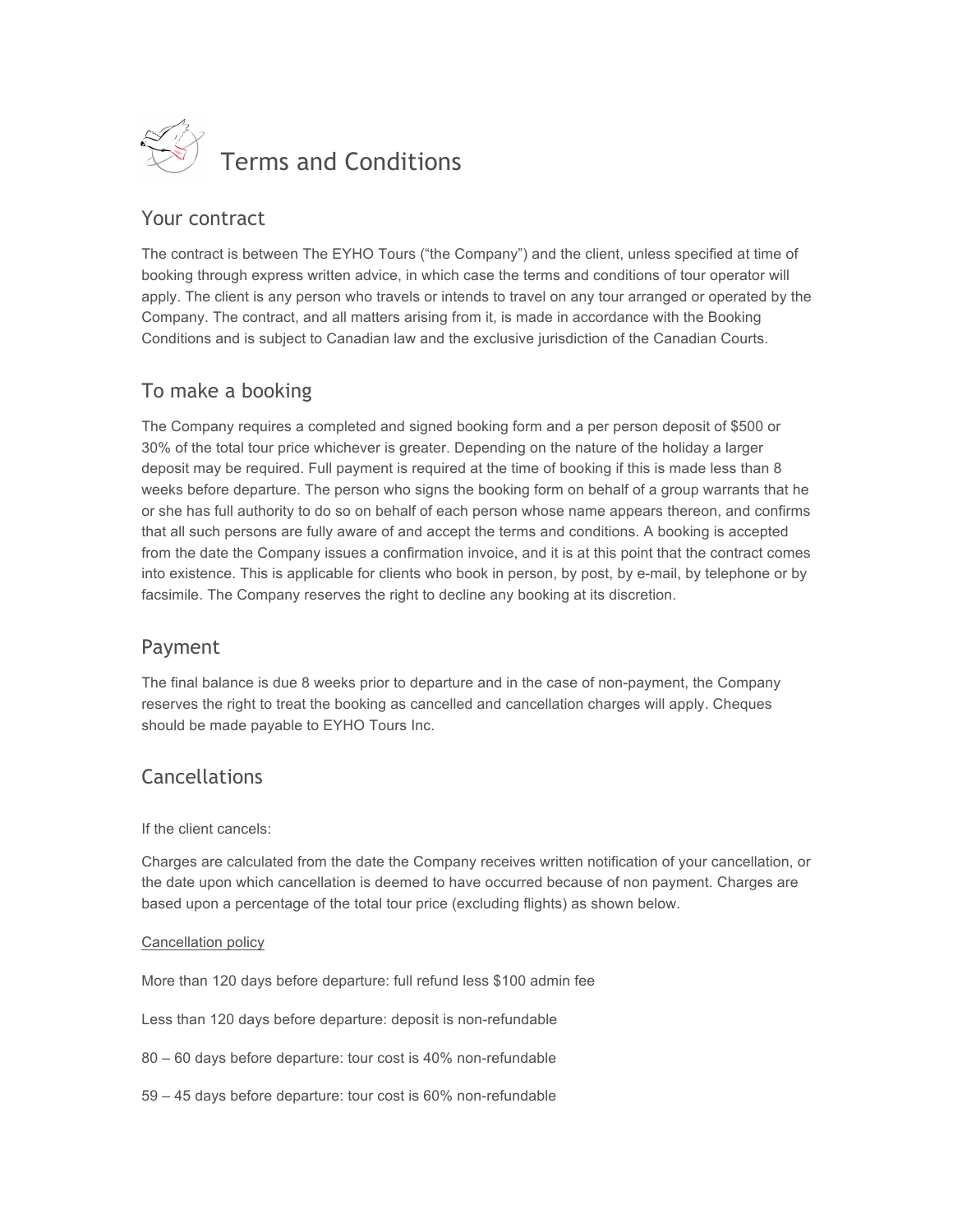44 – 29 days before departure: tour cost is 90% non-refundable

Less than 30 days : 100% non-refundable

Refunds cannot be made for domestic flights. The Company reserves the right to retain an administration fee of USD 100.

In the event of discrepancy between registration form and the policy stated above, the registration form policy will prevail.

If the Company cancels:

The Company reserves the right to cancel a tour in any circumstances but will not cancel a tour less than 8 weeks prior to departure except in cases of force majeure or the client's failure to pay the final balance. If the client fails to pay the final balance, the Company will treat the tour as cancelled, and cancellation penalty will apply as above.

#### Changes

If you wish to change your booking once the deposit has been paid and the confirmation issued, we will do our best to accommodate you. An administration fee of USD75 per person per booking will be made. Any additional costs incurred will also be charged.

The Company reserves the right to make minor changes to the tour (including accommodation, transport or services), but will notify the client of any changes as soon as possible. If a significant change is considered advisable or necessary, the client will have the choice of accepting the changes (at additional cost if applicable), or cancelling the tour with a full refund. No compensation is payable due to force majeure.

#### Force Majeure

The Company cannot accept any liability or pay any compensation due to circumstances beyond our control which neither we nor our suppliers could foresee or forestall even with all due care. This includes war or threat of war, civil riots and unrest, industrial disputes, natural disaster, bad weather, and terrorist activity.

#### **Surcharges**

Prices quoted are in USD at the applicable rate of exchange at the time of booking. The client will be advised of the rate of exchange used.

Surcharges can sometimes result from government action, currency fluctuations, transportation and fuel costs, and overflying charges. If the surcharges should increase the total tour price by more than 7%, the client may cancel the booking within 14 days of receiving notification of the surcharge and receive a full refund.